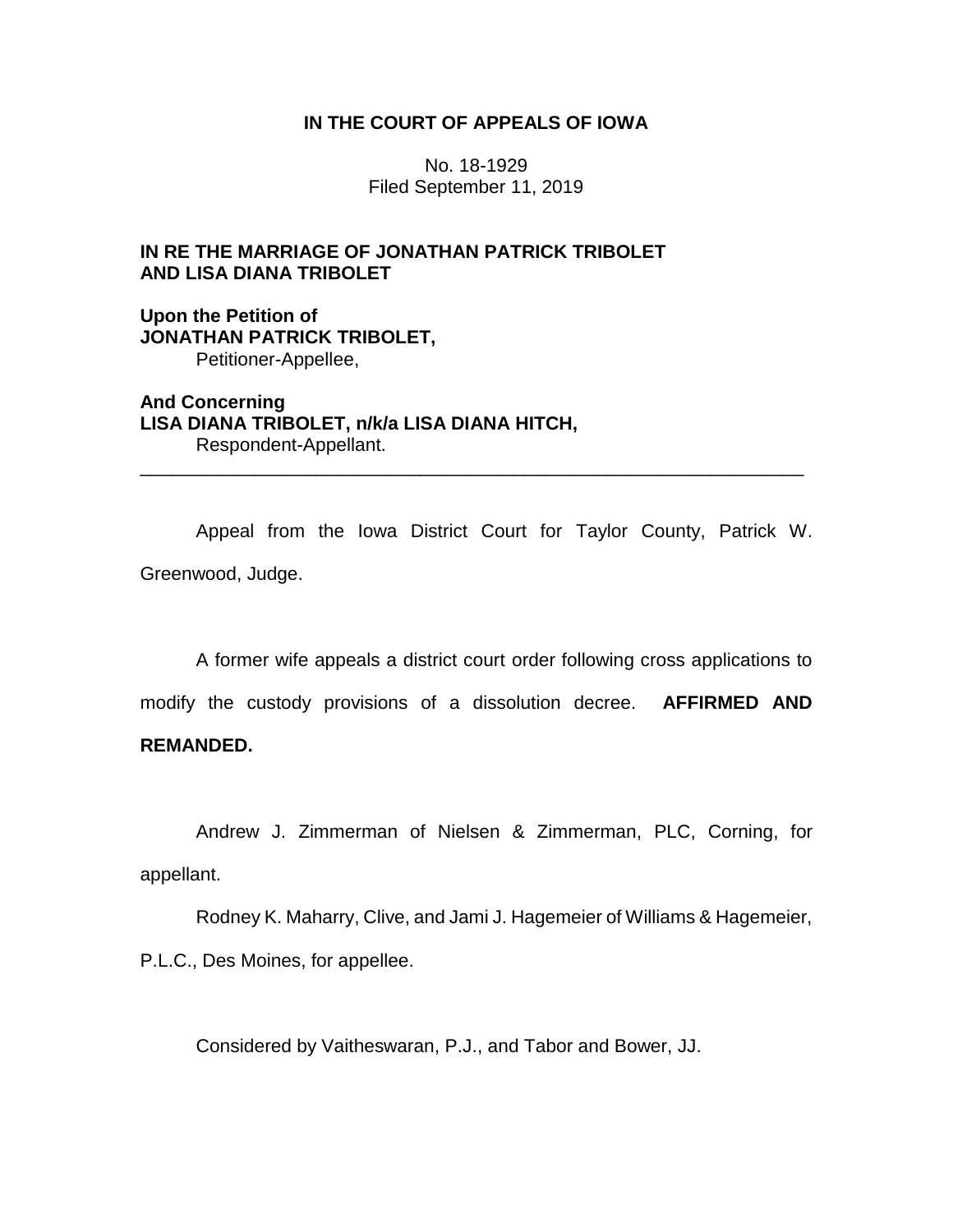## **TABOR, Judge.**

In their 2015 divorce decree, the district court granted Lisa and Jonathan Tribolet joint physical care of their two sons. In 2017, the parties petitioned to modify that physical care arrangement. Finding Lisa's move from Bedford to Atlantic qualified as a substantial change in circumstances, the district court granted modification. The court ordered split physical care, awarding Lisa physical care of their older son and Jonathan physical care of their younger son.

On appeal, Lisa challenges this arrangement, arguing both children would do better in her physical care. Because we find the court-ordered arrangement is in each child's best interests, we affirm. But we remand for the district court to enter an order on appellate attorney fees.

## **I. Facts and Prior Proceedings**

Lisa and Jonathan married in November 2008 and lived in Bedford. They separated a year later but did not file for divorce until 2015.

Lisa and Jonathan have two sons, J.A.T., born in 2004, and J.P.T., born in 2008. J.P.T. is the biological son of Lisa and Jonathan. J.A.T. is Lisa's biological son, adopted by Jonathan. Lisa also has two adult children. While Lisa and Jonathan were separated, the two boys lived with Lisa during the week and spent weekends with Jonathan. When they divorced, Lisa and Jonathan agreed to joint custody and shared physical care. They split the weekdays and alternated weekend parenting times. Both Lisa and Jonathan lived in Bedford, and the boys went to Bedford schools.

After the separation, Jonathan moved in with his parents and sister. In this extended family setting, Jonathan's parents took on many of the daily caregiving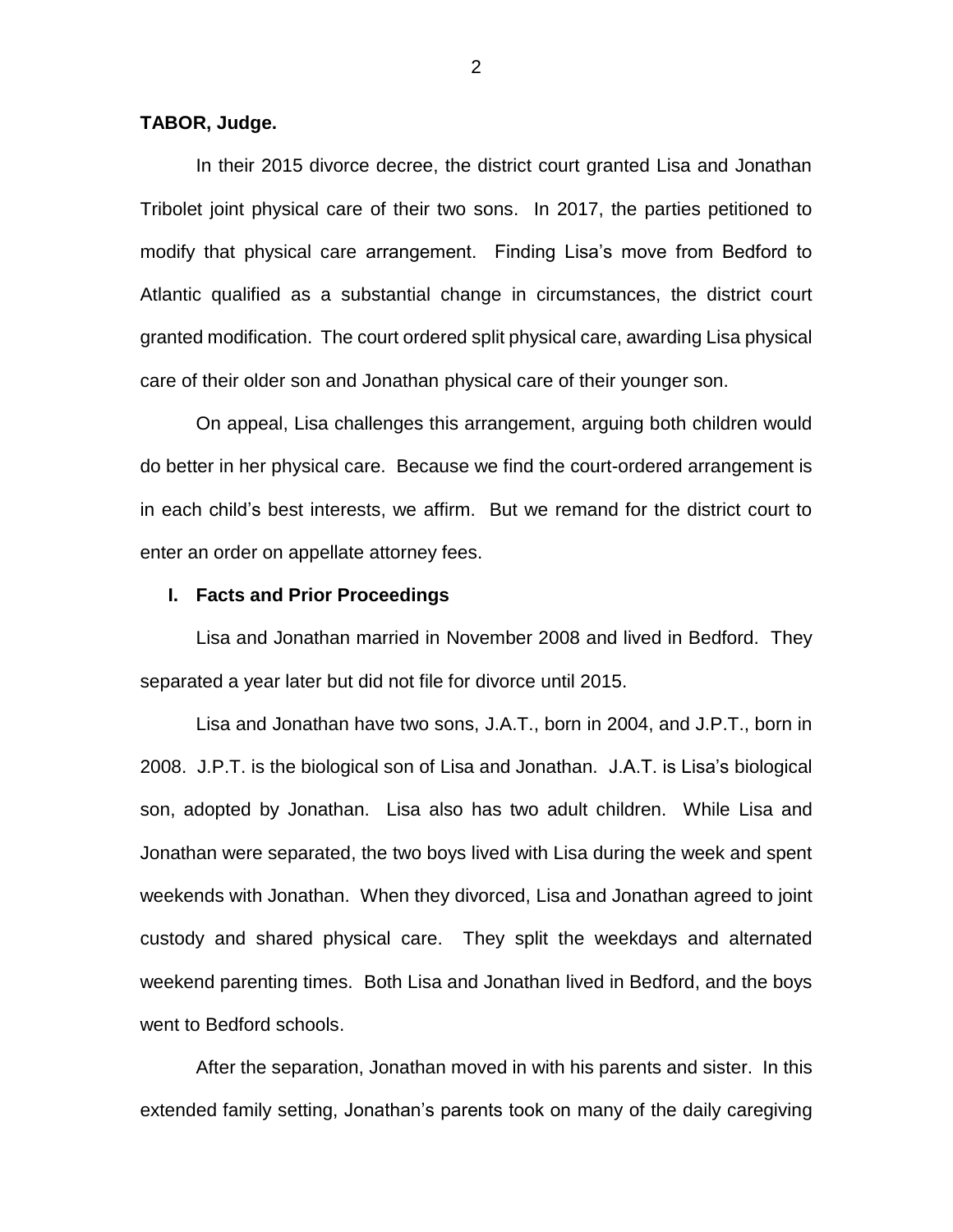duties for J.A.T. and J.P.T. Although undiagnosed until 2013, Jonathan had developed a brain tumor. He could not work and the condition may have contributed to his lack of involvement in caregiving duties. Jonathan received treatment and achieved an almost full recovery except for some minor memory lapses. He returned to work at a manufacturing plant in Corning.

After divorcing Jonathan, Lisa married Robert Hitch. Robert has physical care of his thirteen-year-old daughter from a prior marriage. In June 2017, Lisa and Robert moved to Atlantic— about one hour away from Bedford. Lisa now works as a nurse consultant for an insurance company from an office in her home. Before that, she worked as a hospice nurse, which required traveling a "considerable distance" to see patients.

Two months after her move, Lisa petitioned to modify the decree, seeking physical care of the children. She alleged a substantial change in circumstances arose when Jonathan moved in with his fiancée, Megan, leaving the boys in his parents' home. Jonathan delegated most of his parenting duties to his parents and sister, according to Lisa's application. And she alleged Jonathan's family especially his mother—treated J.A.T. less favorably than J.P.T. Lisa believed the favoritism hurt both boys. Lisa asserted she could minister to their needs better as a primary caregiver.

Jonathan answered, alleging Lisa's move to Atlantic was a substantial change in circumstances.<sup>1</sup> Jonathan believed both boys would fare better in his physical care. He pointed to Lisa's lack of involvement with the children's

 $\overline{a}$ 

3

<sup>&</sup>lt;sup>1</sup> Although Jonathan did not label his answer as a cross-application, he did seek physical care of the children.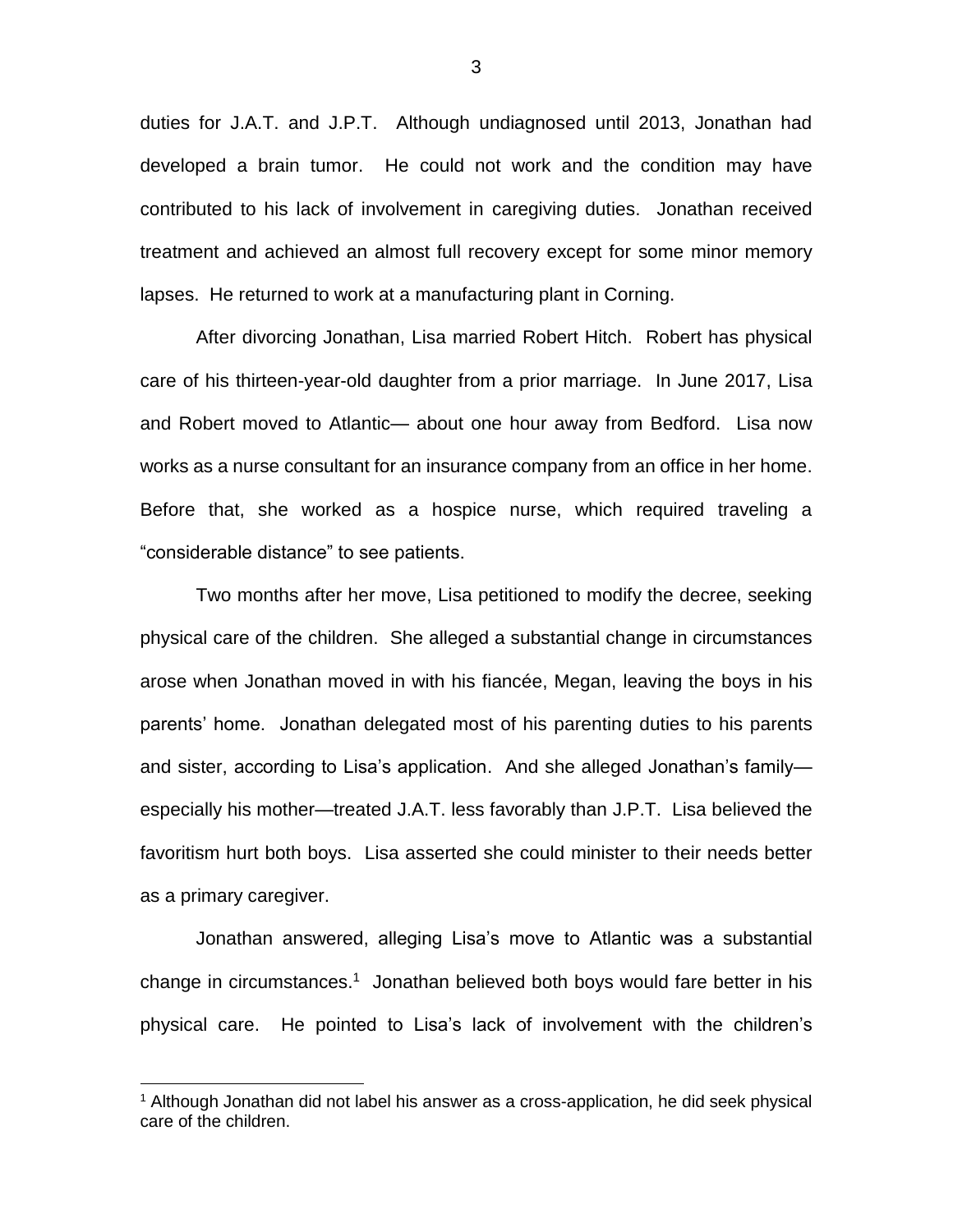schooling and extracurricular activities. He alleged her disengagement contributed to J.A.T.'s ongoing behavioral and academic issues.

While awaiting trial, Lisa and Jonathan agreed to a temporary custody arrangement keeping J.P.T. in Jonathan's physical care and transferring care of J.A.T. to Lisa. J.A.T. began attending school in Atlantic.

Before trial, the court appointed a custody evaluator to provide an impartial opinion on the care arrangement. Dr. Sheila Pottebaum conducted a series of interviews with Lisa, Jonathan, J.A.T., and J.P.T., in several configurations: the parents individually and together; the children individually and together; and the children with each parent. She also interviewed Robert and Megan. She considered the parents' medical and employment records, the children's school records, and letters of support from friends and family.

Dr. Pottebaum concluded both Lisa and Jonathan are competent and loving parents. She found both had relied on extended family to help out. But Jonathan did not "appear as though he took on many of the routine parenting tasks" since he moved in with his parents in 2009. The evaluator further noted, "While it is very possible that Jon's family members provided solid structure and routine, they are not the parents . . . and it remained Jon's responsibility to provide the parenting." The boys reported Jonathan sometimes has dinner with them but spends nights at Megan's residence. The boys also reported Jonathan takes them to their sports activities.

Megan told the evaluator Jonathan lived with her for about six months until news came that the court would reevaluate the parenting plan. During that stretch, Megan said Jonathan would spend about an hour on weeknights with the boys at

4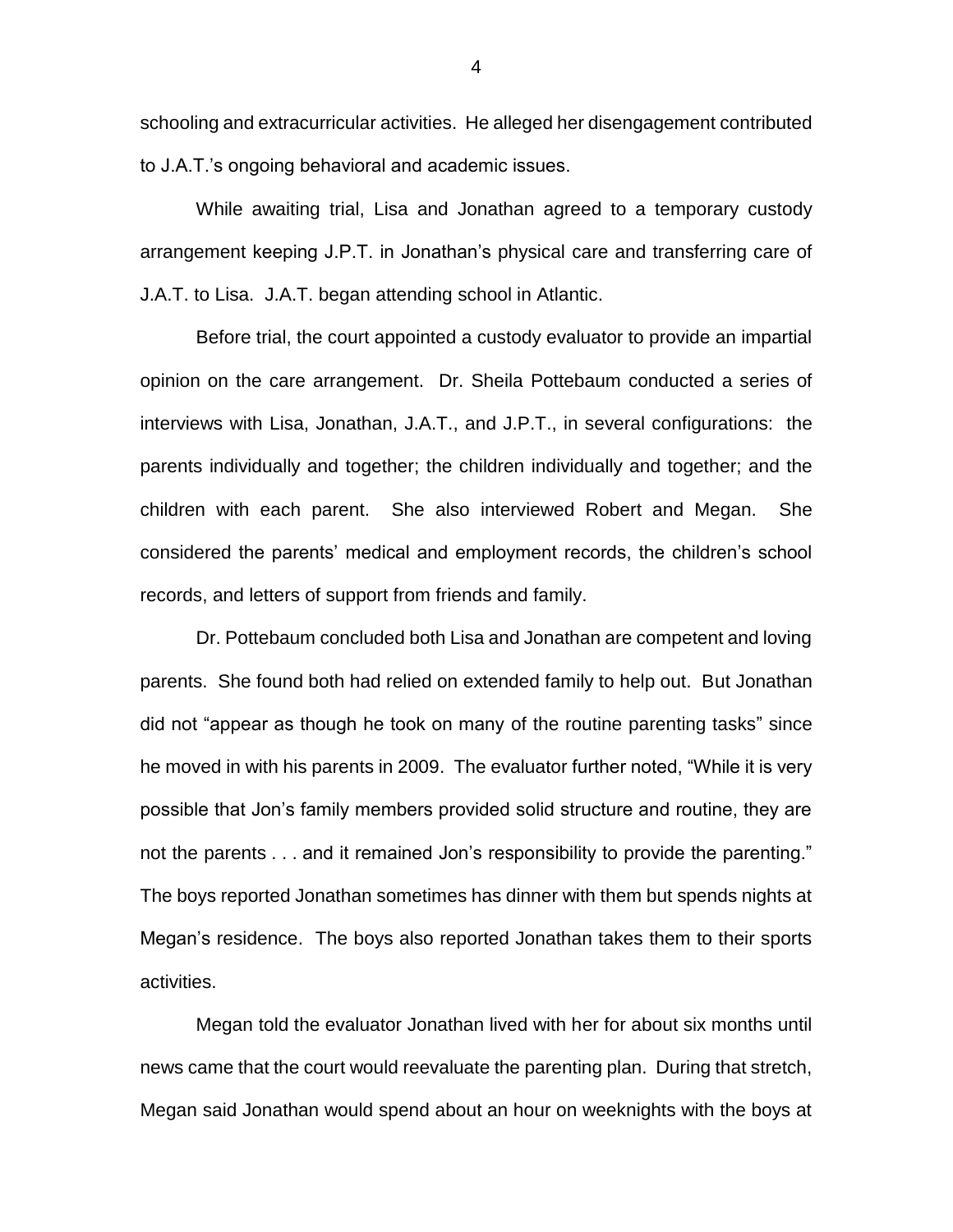his parents' house and would stay overnight there on weekends. Megan discussed the likelihood she would marry Jonathan in 2020. She explained that she loved Jonathan's sons, but "was not ready to take on raising children in her home at this time."

Dr. Pottebaum observed Lisa and Robert have a more "traditional" family arrangement and together handle all household and parenting duties for their blended family.

More noteworthy than Jonathan's conduct though was that of his mother. Dr. Pottebaum believed the "major point of contention appears to be the difficulty [J.A.T.] has experienced with his paternal grandmother. . . . [J.A.T.'s] perceptions have been verified by [J.P.T.] and, to some degree, by Jon as well." J.A.T. reported his grandmother belittled him and spoiled or "babied" J.P.T. She excluded J.A.T. from family activities. And the boys recalled her making comments about J.A.T. not being "a blood family member." J.P.T. said his father would not stand up to their grandmother. Dr. Pottebaum recommended J.A.T. live mainly with Lisa in Atlantic, as he had been doing under the temporary orders.

Dr. Pottebaum also opined the brothers would benefit from growing up in the same household. The boys both professed a preference for living together. For J.A.T. specifically, Dr. Pottebaum stated, "Now that [J.A.T.] has moved to Atlantic, a move back to Bedford against his volition would be poorly advised." That meant, she concluded, J.P.T. should live with J.A.T. at Lisa's house in Atlantic with ample visitation time for Jonathan.

The trial court considered Dr. Pottebaum's evaluation but chose to go another way. The court modified the decree to split custody: it placed J.A.T. in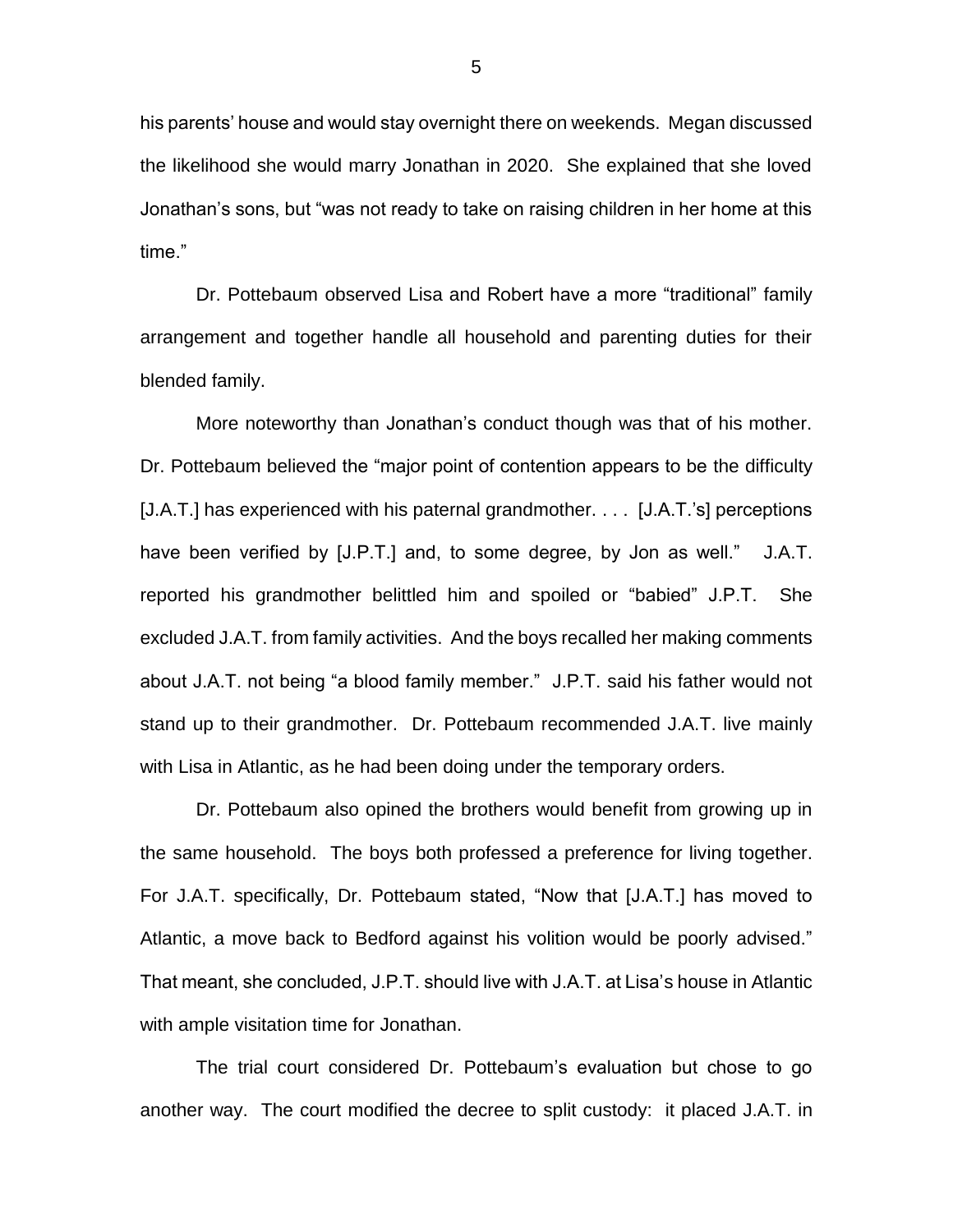Lisa's physical care and J.P.T. in Jonathan's care. The court also ordered a visitation schedule so that the boys spend weekends together alternating between their parents' households. Lisa appeals.<sup>2</sup>

#### **II. Scope and Standard of Review**

"Petitions to modify the physical care provisions of a divorce decree lie in equity." *In re Marriage of Harris*, 877 N.W.2d 434, 440 (Iowa 2016) (quoting *In re Marriage of Hoffman*, 867 N.W.2d 26, 32 (Iowa 2015)). "Thus, we review the district court's decision de novo." *Id.* (citing *In re Marriage of Sisson*, 843 N.W.2d 866, 870 (Iowa 2014)).

We make our own findings of fact but "give weight to the district court's findings" particularly relating to witness credibility. *Id.* (citing *In re Marriage of McDermott*, 827 N.W.2d 671, 676 (Iowa 2013)). In this kind of case, with a close question on physical care, we are especially mindful that the trial judge "had the added advantage of being able personally to watch and listen to the parties and the other witnesses." *In re Marriage of Jones*, 309 N.W.2d 457, 462 (Iowa 1981).

## **III. Analysis**

 $\overline{a}$ 

This appeal presents three questions.

- A. Did the court err in awarding Jonathan physical care of J.P.T., splitting the brothers between two households?
- B. Should we change the visitation schedule?
- C. Should we award appellate attorney fees to Jonathan?

 $2$  Jonathan does not cross-appeal the order placing J.A.T with Lisa.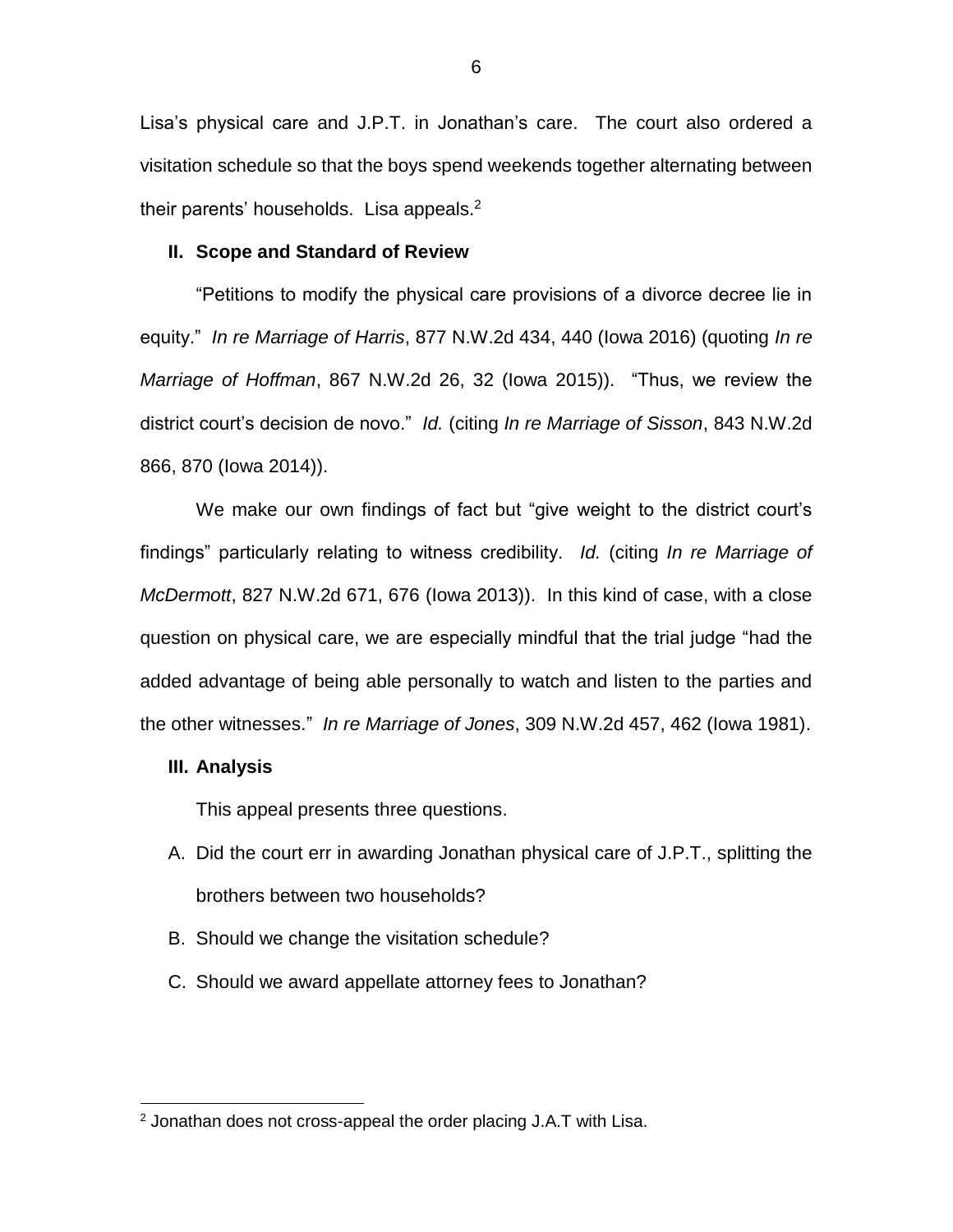#### **A. Physical care**

Lisa contends the district court erred in not awarding her physical care of both children. First, she argues her move to Atlantic did not constitute a substantial change in circumstances. In her view, there was a substantial change in circumstances because Jonathan moved in with his girlfriend. Second, she protests the court placing J.P.T. in Jonathan's physical care. She contends she is better able to minister to his needs. Third, she challenges the court's order of split custody. We address each argument in turn.

## **1. Substantial change in circumstances**

"Courts are empowered to modify the custodial terms of a dissolution decree only when there has been a substantial change in circumstances since the time of the decree not contemplated by the court when the decree was entered, which is more or less permanent and relates to the welfare of the child." *In re Marriage of Malloy*, 687 N.W.2d 110, 113 (Iowa Ct. App. 2004). Here, both parties sought to modify the decree—but for different reasons.

In Lisa's estimation, Jonathan's move to Megan's home, leaving the boys at his parents' residence constituted a substantial change in circumstances warranting a modification of custody. Jonathan testified he lived with Megan for about six months, March through November 2017, then moved back with his parents. The district court found his cohabitation with Megan was not a permanent and continuous change in circumstances. Instead, the court found Lisa's move to Atlantic was a substantial change requiring modification of the custody arrangement.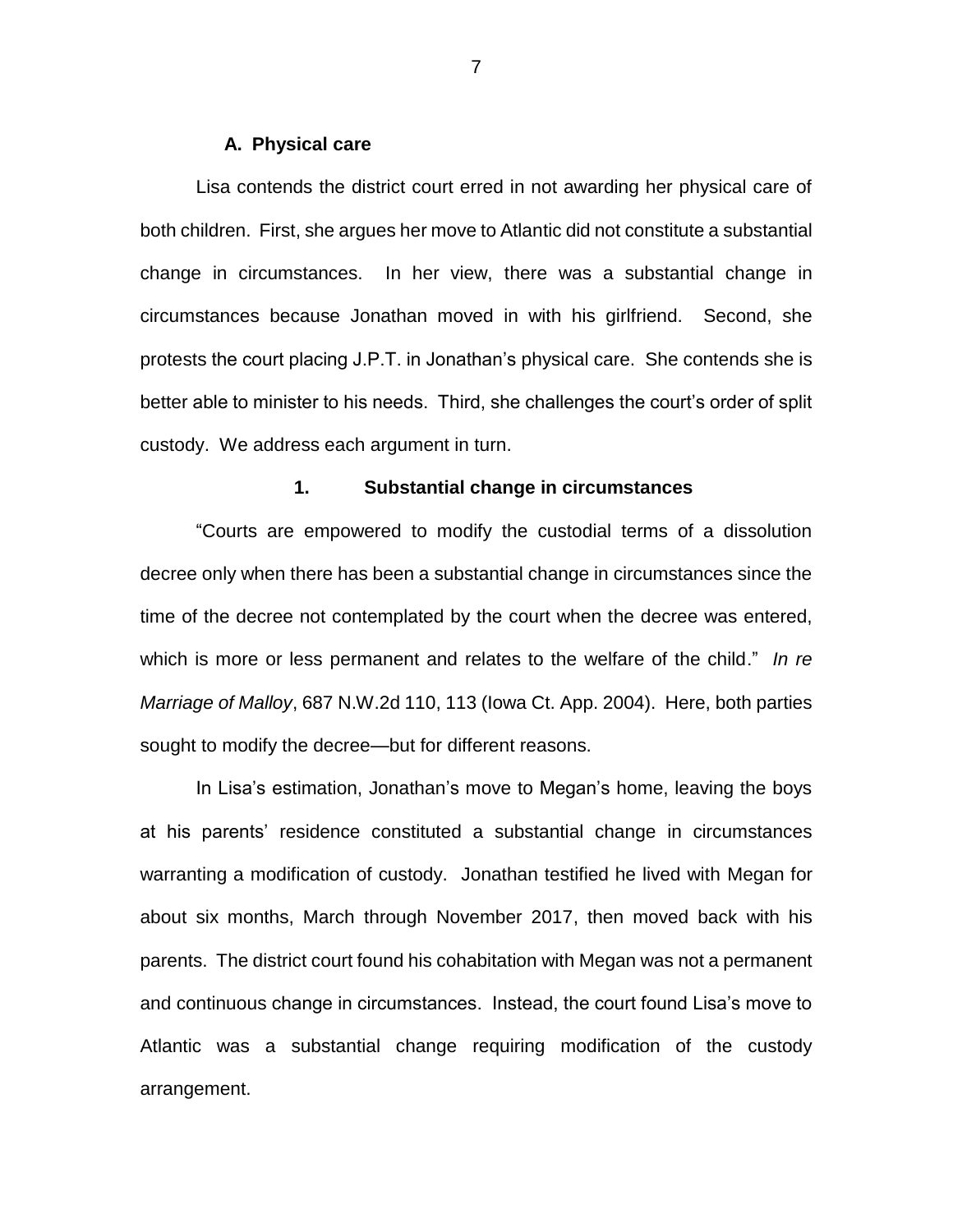Because the parents agree modification of the shared-care arrangement was warranted, it is unnecessary to decide whether the district court was wrong in rejecting Lisa's theory on the substantial change in circumstances. *See, e.g.*, *Smith v. Littrel*, No. 02-1477, 2003 WL 21544496, at \*2 (Iowa Ct. App. July 10, 2003) (finding parents agreed shared care was "not working," and modification was warranted because it "appear[ed] that the children, by having a primary caregiver, will have superior care").

#### **2. Physical care of J.P.T.**

Lisa next argues the district court should have placed J.P.T. in her physical care. When the existing custody arrangement provides for joint physical care and the court has found a substantial change in circumstances, the question is which parent can offer better care. *In re Marriage of Kreager*, No. 10-0945, 2011 WL 1584293, at \*2 (Iowa Ct. App. Apr. 27, 2011). We seek to place the children in the environment most likely to enhance their physical health and social maturity. *In re Marriage of Hansen*, 733 N.W.2d 683, 695 (Iowa 2007). We consider the statutory factors listed at Iowa Code section 598.41(3) (2017) and those identified in *In re Marriage of Winter*, 223 N.W.2d 165, 166–67 (Iowa 1974).<sup>3</sup>

 $\overline{a}$ 

 $3$  From those lists, we find the significant factors to be

<sup>1.</sup> The characteristics of each child, including age, maturity, mental and physical health.

<sup>2.</sup> The emotional, social, moral, material, and educational needs of the child.

<sup>3.</sup> The characteristics of each parent, including age, character, stability, mental and physical health.

<sup>4.</sup> The capacity and interest of each parent to provide for the emotional, social, moral, material, and educational needs of the child.

<sup>5.</sup> The interpersonal relationship between the child and each parent.

<sup>6.</sup> The interpersonal relationship between the child and its siblings.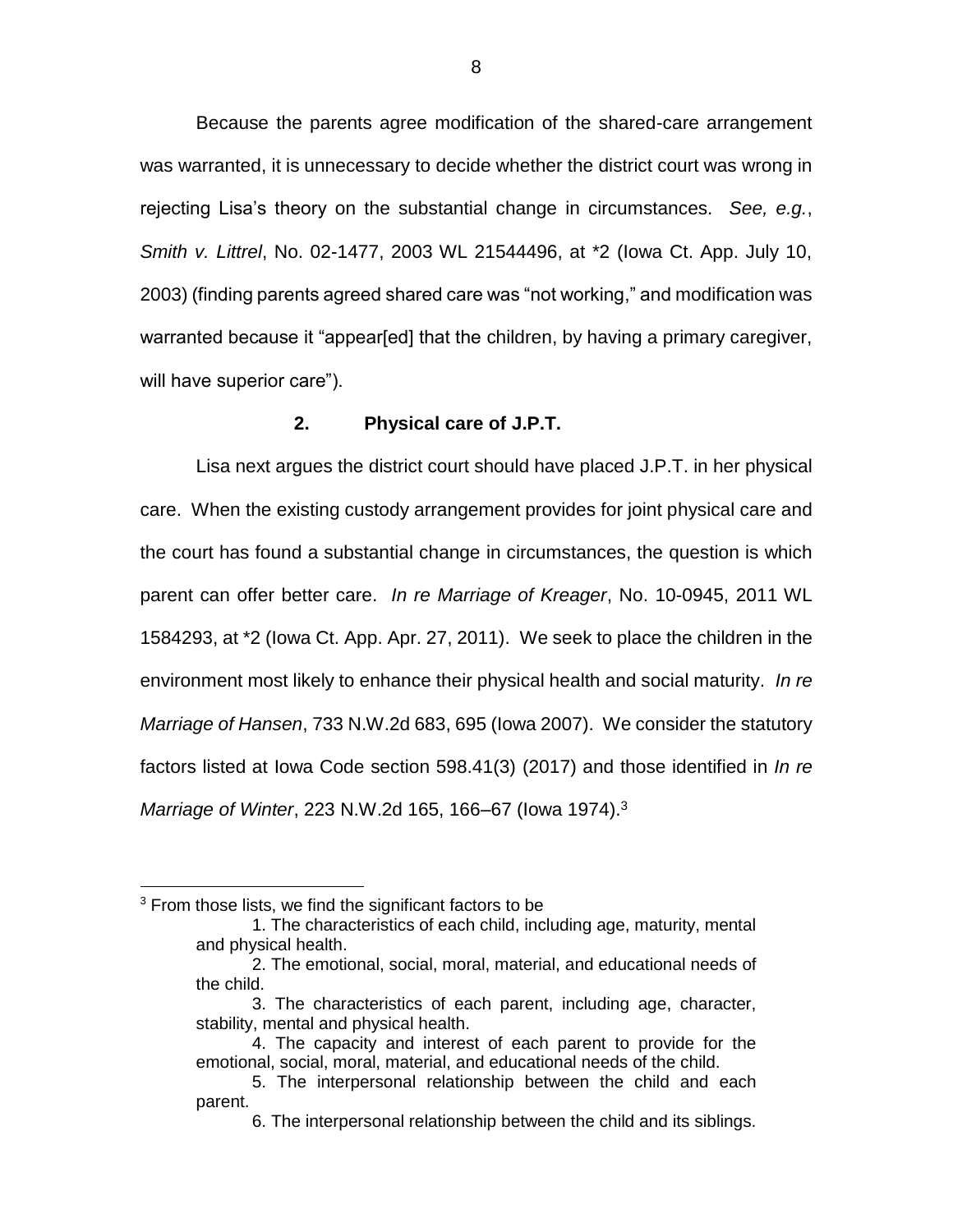Lisa argues she can provide better parenting to J.P.T. because she works from home with flexible hours and is attuned to J.P.T.'s needs. She contends Jonathan does not spend his parenting time doing hands-on parenting. Instead, he leaves those duties to *his* parents while he spends time at Megan's house. Lisa points to J.P.T. telling Dr. Pottebaum that Jonathan only sometimes eats dinner with the family. Dr. Pottebaum also reported Jonathan did not assist in routine caretaking for J.P.T. Lisa also points to Dr. Pottebaum's recommendation that J.P.T. and J.A.T. live together.

At trial, Jonathan admitted spending most nights with Megan. But he testified he sees J.P.T. after school, stays for dinner, and leaves when J.P.T. goes to bed. Both boys told Dr. Pottebaum they never saw their dad in the morning because of his early work schedule, even before he started staying the night with Megan. Jonathan argues it is more important for him to connect with J.P.T. through his coaching and involvement at school than to participate in cooking and cleaning. He also asserts it benefits J.P.T. to grow up close to his extended family and his aunt, who is a teacher at his school and helps him with his homework.

Jonathan bolstered his position with testimony from staff at J.P.T.'s school. The boy's third-grade teacher testified he is doing well academically and socially.

 $\overline{a}$ 

<sup>7.</sup> The effect on the child of continuing or disrupting an existing custodial status.

<sup>8.</sup> The nature of each proposed environment, including its stability and wholesomeness.

<sup>9.</sup> The preference of the child, if the child is of sufficient age and maturity.

<sup>10.</sup> The report and recommendation of the attorney for the child or other independent investigator. *Winter*, 223 N.W.2d at 166–67.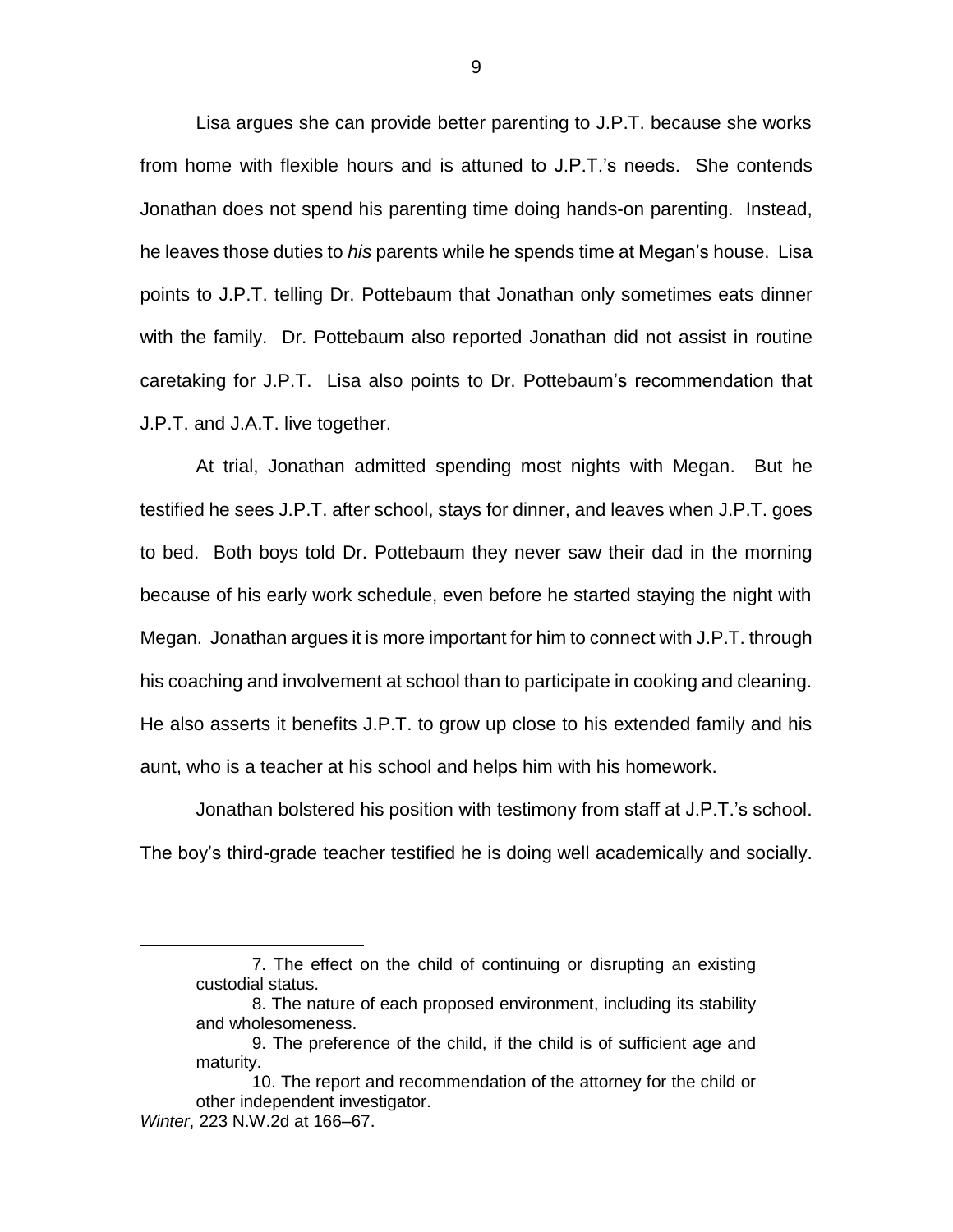His guidance counselor gave a similar report. The principal verified Jonathan is active as a coach for J.P.T.'s sports teams.

By contrast, educators complained Lisa did not communicate well with them about the children. They perceived she was not as involved in the boys' education or extracurricular activities as Jonathan. When J.A.T. attended Bedford schools, they had a hard time reaching her about his behavioral and attendance issues.

In the same vein, Jonathan testified he was concerned with Lisa's ability to discipline J.P.T., assist with his homework, and establish a consistent schedule for him. Jonathan blamed Lisa for J.A.T.'s academic problems as well as those of Lisa's adult children, one of whom did not graduate from high school.

Lisa acknowledged she did not get involved with J.P.T.'s sports. And she did not attend his parent-teacher conferences or communicate with his teacher. But Lisa did perform the day-to-day tasks of parenting, including preparing meals for the boys, transporting them to activities, and helping with their evening routines.

By our assessment, neither parent is the runaway choice for providing physical care for J.P.T. Both bring strengths to bear. But we are troubled by Jonathan ceding his routine parenting responsibilities to his parents and sister. And equally troubled by Lisa's lack of attention to J.P.T's schooling.

The tiebreaker is the stability of the nine-year-old's current situation. J.P.T. has been attending Bedford schools. His friends and extended family are in Bedford. During the modification action, the parties stipulated J.P.T. would stay with Jonathan. He is doing well in that placement. Although J.P.T. expressed a desire to live with his brother, he also told the custody evaluator he wanted to live at his mom's house and his dad's house. The shared care arrangement is not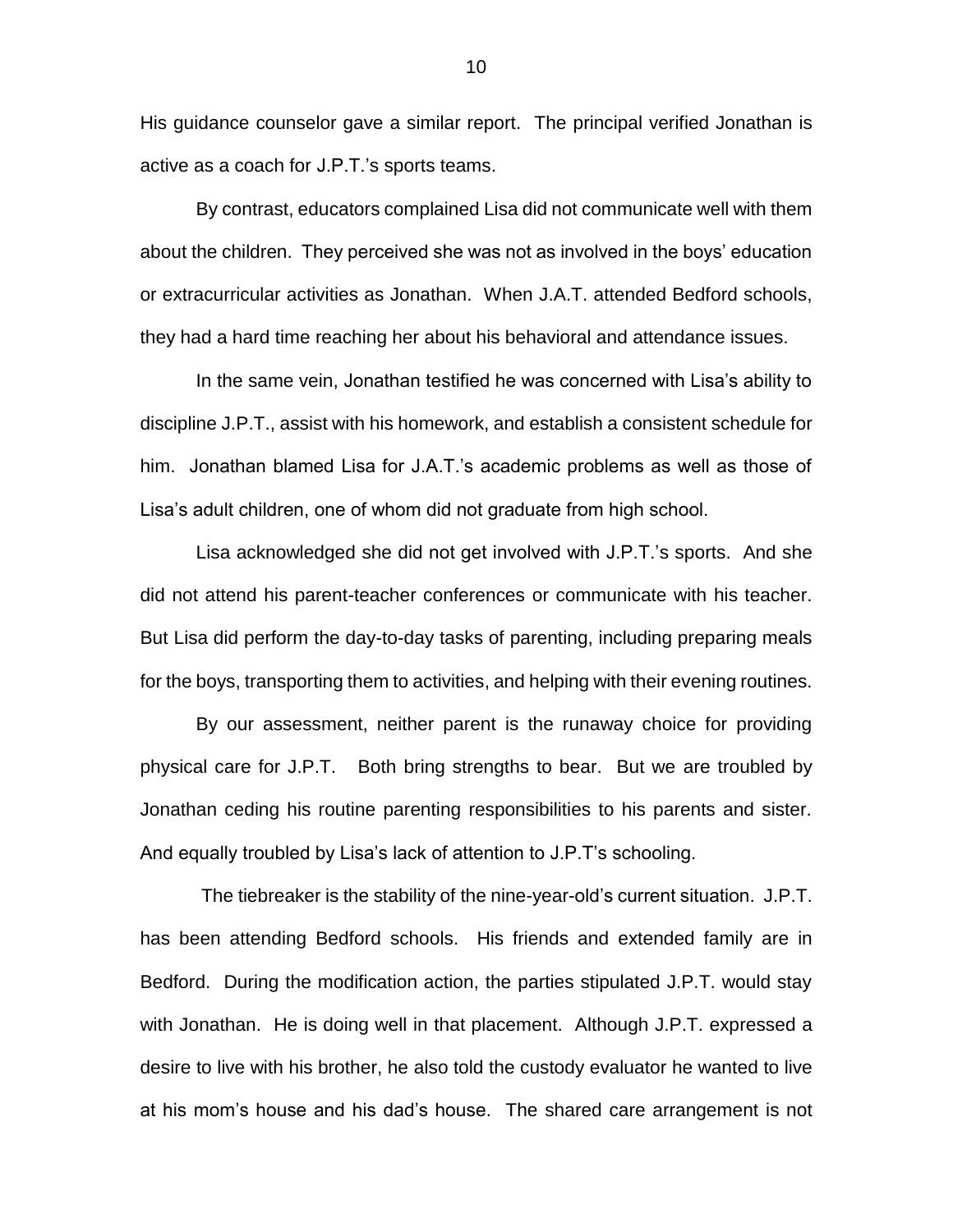doable given the distance between their homes. Like the district court, we find J.P.T.'s desire to live with his brother is not a compelling reason to take him away from the school and community in which he is thriving. J.P.T. would be starting over in Atlantic, and Lisa has not shown she can put him on as smooth a path as he is already walking in the Bedford community. Jonathan has shown he can render better care for J.P.T and ensure his long-term growth and social maturity. We affirm the award of physical care of J.P.T. to Jonathan.

#### **3. Split custody**

Lisa also condemns the modification order because it splits custody of the brothers. She believes the district court improperly discounted Dr. Pottebaum's advice to keep the children together.

True, our cases presume siblings should not be separated. *See In re Marriage of Will*, 489 N.W.2d 394, 398 (Iowa 1992). Split physical care "deprives children of the benefit of constant association with one another." *Id.* But in some cases separation *will be* in the children's best interests. *Id.* The reasons for a split custody decision must be "[g]ood and compelling." *Id.*

Both J.A.T. and J.P.T. expressed a desire to live together. The district court acknowledged their wishes but also recognized a child's preference is not the defining factor in a modification proceeding. *See In re Marriage of Jahnel*, 506 N.W.2d 473, 475 (Iowa Ct. App. 1993). Other factors courts may consider include the difference in age between the children, their relationship, and the likelihood the undesirable habits of the older child might influence the younger child. *See Will*, 489 N.W.2d at 398 (noting additional factors in Annotation, *Child Custody: Separating Children by Custody Awards to Different Parents—Post–1975 Cases,*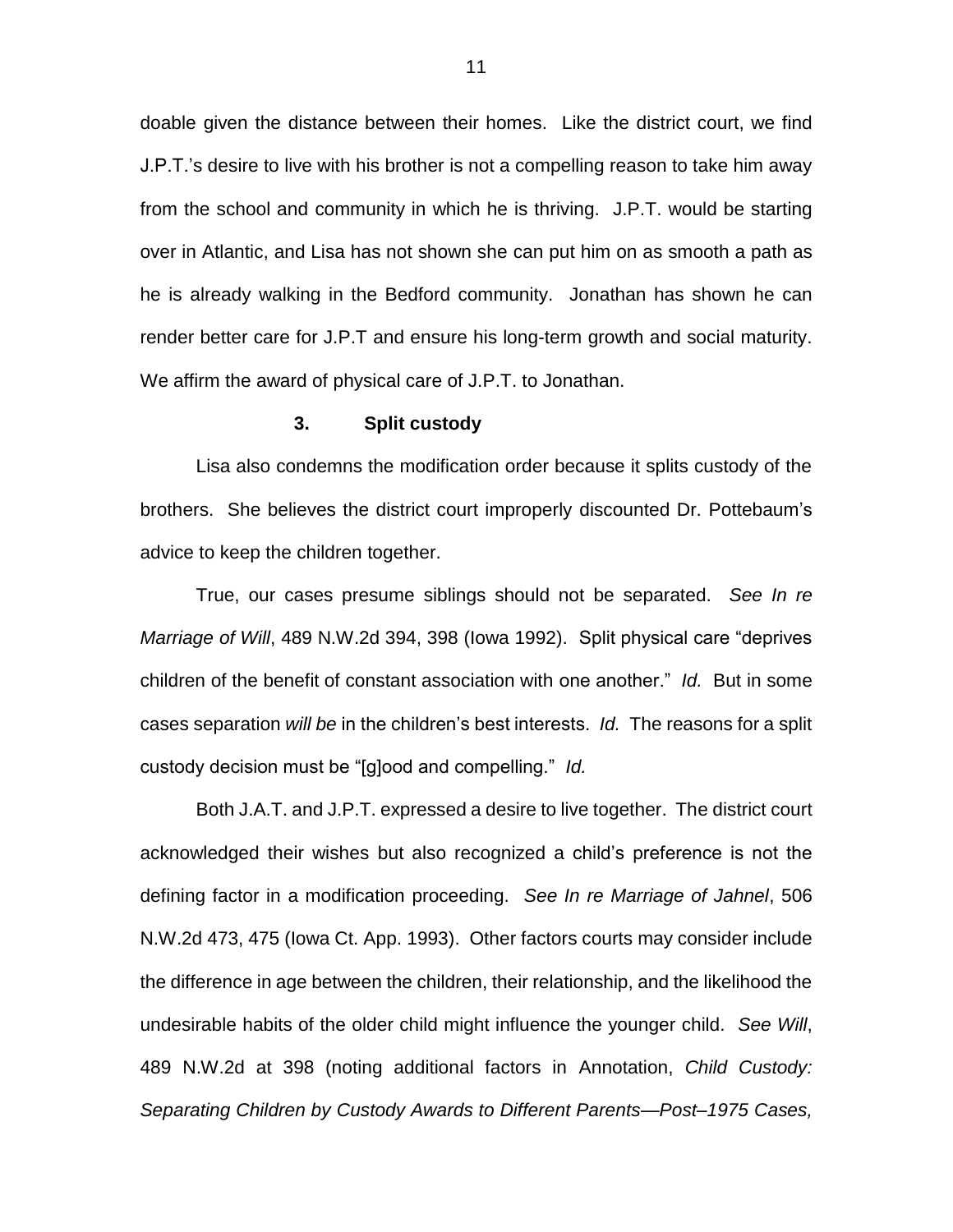67 A.L.R.4th 354 (1989)). Here, the boys are five grades apart. J.A.T. is in high school, while J.P.T is still in elementary school. The record reveals they have a warm relationship and come together for weekend activities—everything from science experiments to "filming little movies to playing video games" to fishing.

But J.A.T. was uncomfortable living at his paternal grandparents' house. He clashed with his paternal grandmother. Both J.A.T. and J.P.T. noted a disparity in the treatment J.A.T. received at Jonathan's house from Jonathan's mother. The district court found J.A.T.'s perception of being treated unfairly was "real and genuine." But the court also believed J.A.T.'s teenaged resistance to authority played a larger role. Under these circumstances, the district court offered a cogent reason to place J.A.T. in Lisa's physical care. But the district court found the potential benefit of the boys being together in Atlantic was not "enough to gamble with J.P.T.'s well-being." The court was "not willing to elevate the objectives of keeping these siblings together above assuring J.P.T. the opportunity for maximum continuing physical and emotional contact with both parents."

We credit Dr. Pottebaum's opinion that the chance for siblings to grow up together has "tremendous" value. But we also agree with the district court that removing J.P.T. from an environment where he is thriving in favor of spending more time during the school week with his brother carries a risk. Lisa has not shown enough interest in J.P.T.'s academics or extracurricular activities to support J.P.T. through them in the same way Jonathan has. It is in J.P.T.'s best interests to remain in Jonathan's care. The boys will spend every weekend together according to the new visitation schedule. Thus, we agree with the district court's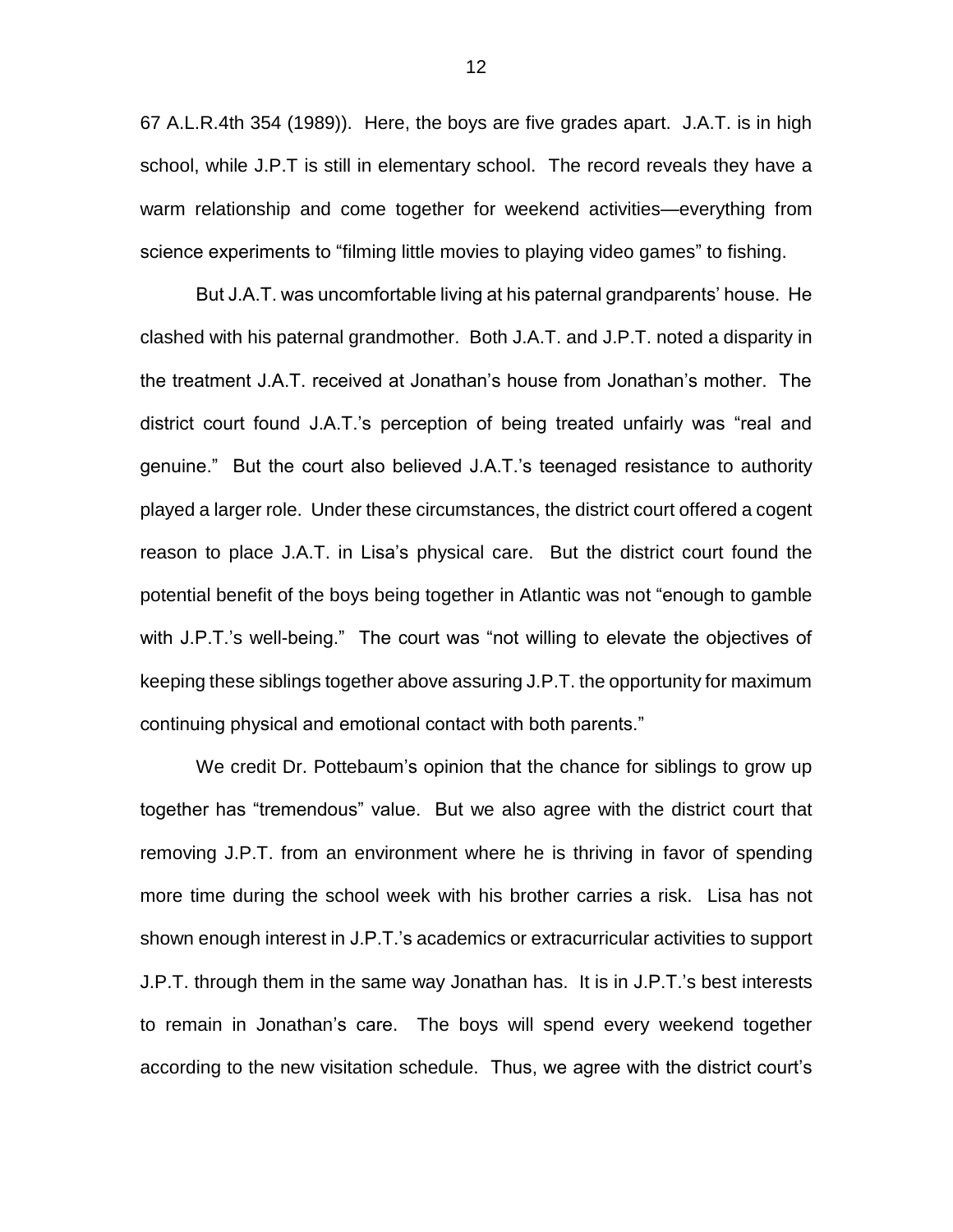calculus in finding good and compelling reasons to split the siblings between their primary caregivers.

## **B. Visitation schedule**

Lisa next argues the court-ordered visitation schedule does not maximize the children's physical and emotional contact with both parents. That schedule allows the boys to spend every weekend together alternating between their parents' homes. Lisa contends if we uphold split physical care, we should consider adopting the visitation schedule proposed in Dr. Pottebaum's report.

We approach her request by recognizing "the reasonable discretion of the trial court to modify visitation rights and will not disturb its decision unless the record fairly shows it has failed to do equity." *In re Marriage of Salmon*, 519 N.W.2d 94, 95 (Iowa Ct. App. 1994) (citation omitted). We appreciate the premise of Lisa's argument—that the visitation schedule should maximize the children's continuing physical and emotional contact with both parents. Iowa Code § 598.41(1); *In re Marriage of Ruden*, 509 N.W.2d 494, 496 (Iowa Ct. App. 1993). But we cannot act on Lisa's request because she does not identify any specific deficiency with the visitation scheduled in the modification order.

Despite Lisa's endorsement, Dr. Pottebaum's visitation schedule aimed at a different situation. The evaluator offers recommendations for a physical care arrangement where both boys are with the same caregiver. Without more direction from the parties, we cannot readily apply Dr. Pottebaum's recommendations to their current arrangement. We thus decline to disturb the visitation schedule.

We echo the district court's sentiment that the parties are free to reach their own agreement to modify the visitation schedule to better meet the children's